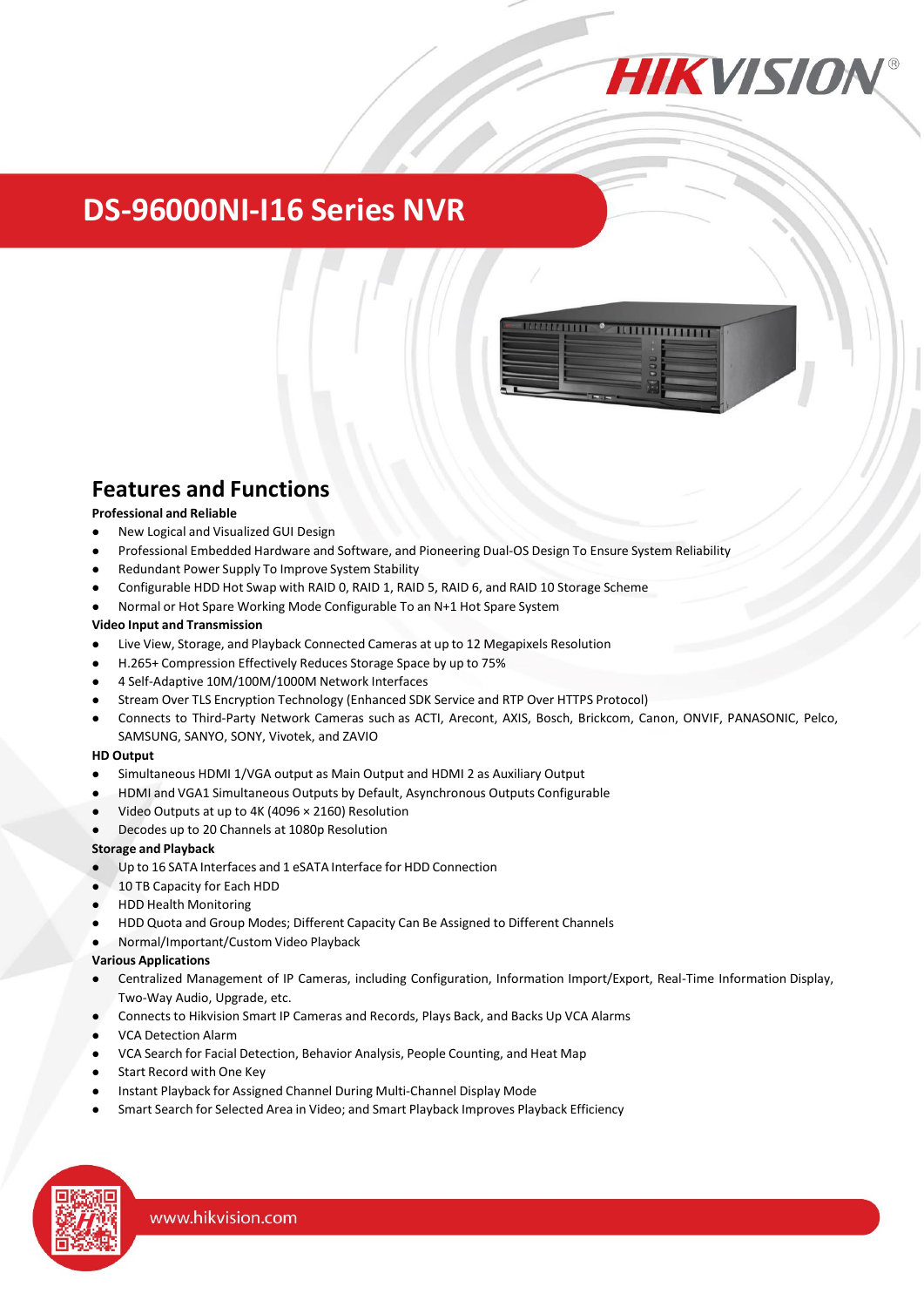

# **Specifications**

| DS-96064NI-I16                     |                                            |                                                                                                                                                                                                                                                                |
|------------------------------------|--------------------------------------------|----------------------------------------------------------------------------------------------------------------------------------------------------------------------------------------------------------------------------------------------------------------|
| Video and<br>Audio Input           | IP Video Input                             | 64-ch                                                                                                                                                                                                                                                          |
|                                    | Incoming/Outgoing<br>Bandwidth             | 512 Mbps/512 Mbps                                                                                                                                                                                                                                              |
|                                    | Incoming/Outgoing<br>Bandwidth (RAID Mode) | 512 Mbps/400 Mbps                                                                                                                                                                                                                                              |
|                                    | <b>TLS Outgoing Bandwidth</b>              | 128 Mbps, or 64 Mbps (when RAID is enabled)                                                                                                                                                                                                                    |
|                                    | Protocol                                   | HIKVISION, ACTI, ARECONT, AXIS, BOSCH, BRICKCOM, CANON, HUNT, ONVIF (Version 2.5),<br>PANASONIC, PELCO, RTSP, SAMSUNG, SONY, VIVOTEK, ZAVIO                                                                                                                    |
| Video and<br>Audio Output          | <b>HDMI Output</b>                         | Two independent 4K resolution HDMI outputs. Resolution: 4K (4096 × 2160), 4K (3840 ×<br>2160)/30 Hz, 2K (2560 × 1440)/60 Hz, 1080p (1920 × 1080)/60 Hz, UXGA (1600 × 1200)/60 Hz,<br>SXGA (1280 × 1024)/60 Hz, 720p (1280 × 720)/60 Hz, XGA (1024 × 768)/60 Hz |
|                                    | <b>VGA Output</b>                          | 1-channel resolution: 1080p (1920 × 1080)/60 Hz, UXGA (1600 × 1200)/60 Hz, SXGA (1280 ×<br>1024)/60 Hz, 720p (1280 × 720)/60 Hz, XGA (1024 × 768)/60 Hz                                                                                                        |
|                                    | <b>LCD Output (Optional)</b>               | One 7-inch LCD                                                                                                                                                                                                                                                 |
|                                    | <b>Audio Output</b>                        | 1-channel RCA (2.0 Vp-p, 1K $\Omega$ )                                                                                                                                                                                                                         |
| Video and<br><b>Audio Decoding</b> | <b>Decoding Format</b>                     | H.265, H.265+, H.264, H.264+, MPEG4, MJPEG (for Hikvision IP camera only)                                                                                                                                                                                      |
|                                    | <b>Video Resolution</b>                    | 12 MP/8 MP/7 MP/6 MP/5 MP/4 MP/3 MP/1080p/UXGA/720p/VGA/4CIF/DCIF/2CIF/CIF/QCIF                                                                                                                                                                                |
|                                    | Synchronous Playback                       | Up to 16 channels                                                                                                                                                                                                                                              |
|                                    | Capability                                 | 3-ch @ 12 MP (30 fps), 5-ch @ 8 MP (30 fps), 6-ch @ 6 MP (30 fps), 10-c h@ 4 MP (30 fps),<br>20-ch @ 1080p (30 fps)                                                                                                                                            |
| <b>HDD</b>                         | Interface                                  | 16 SATA interfaces supporting hot-plug                                                                                                                                                                                                                         |
|                                    | Capacity                                   | Up to 10 TB for each HDD                                                                                                                                                                                                                                       |
|                                    | <b>Storage Extension</b>                   | 1x eSATA interface, 2x mini SAS interface (optional)                                                                                                                                                                                                           |
| <b>RAID</b>                        | <b>RAID Type</b>                           | RAID 0, RAID 1, RAID 5, RAID 6, and RAID 10                                                                                                                                                                                                                    |
| <b>Network</b>                     | Protocol                                   | IPv6, HTTPS, UPnP, SNMP, NTP, SADP, SMTP, NFS, iSCSI, PPPoE, DDNS                                                                                                                                                                                              |
| Management                         | Network Interface                          | 4x RJ-45 10M/100M/1000M self-adaptive Ethernet interface                                                                                                                                                                                                       |
| External<br>Interface              | Two-Way Audio Input                        | 1-channel RCA (2.0 Vp-p, 1ΚΩ)                                                                                                                                                                                                                                  |
|                                    | Serial Port                                | RS-232; RS-485; keyboard                                                                                                                                                                                                                                       |
|                                    | <b>USB Interface</b>                       | Front Panel: 2x USB 2.0; rear panel: 2x USB 3.0                                                                                                                                                                                                                |
|                                    | Alarm Input/Output                         | 16/8                                                                                                                                                                                                                                                           |
|                                    | <b>Extension Board</b><br>(Optional)       | One extension board is supported with four 10M/100M/1000M optical interfaces (1.25 Gbps<br>SFP module), eight RS-485 interfaces, and alarm interface of 32 alarm inputs and 16 alarm<br>outputs                                                                |
| General                            | Power Supply                               | 100 to 240 VAC, 50 to 60 Hz, 5 A.                                                                                                                                                                                                                              |
|                                    | Fan                                        | Redundant dual ball bearing fan, speed adjustable                                                                                                                                                                                                              |
|                                    | Consumption<br>(without HDD)               | ≤140W                                                                                                                                                                                                                                                          |
|                                    | <b>Working Temperature</b>                 | 0° C to + 50° C (32° F to 122° F)                                                                                                                                                                                                                              |
|                                    | <b>Working Humidity</b>                    | 10% to 90%                                                                                                                                                                                                                                                     |
|                                    | Dimensions ( $W \times D \times H$ )       | 442 mm $\times$ 494 mm $\times$ 146 mm (17.4 $\times$ 19.4 $\times$ 5.7 inch)                                                                                                                                                                                  |
|                                    | Weight (without HDD)                       | ≤16 kg (35.3 lb)                                                                                                                                                                                                                                               |